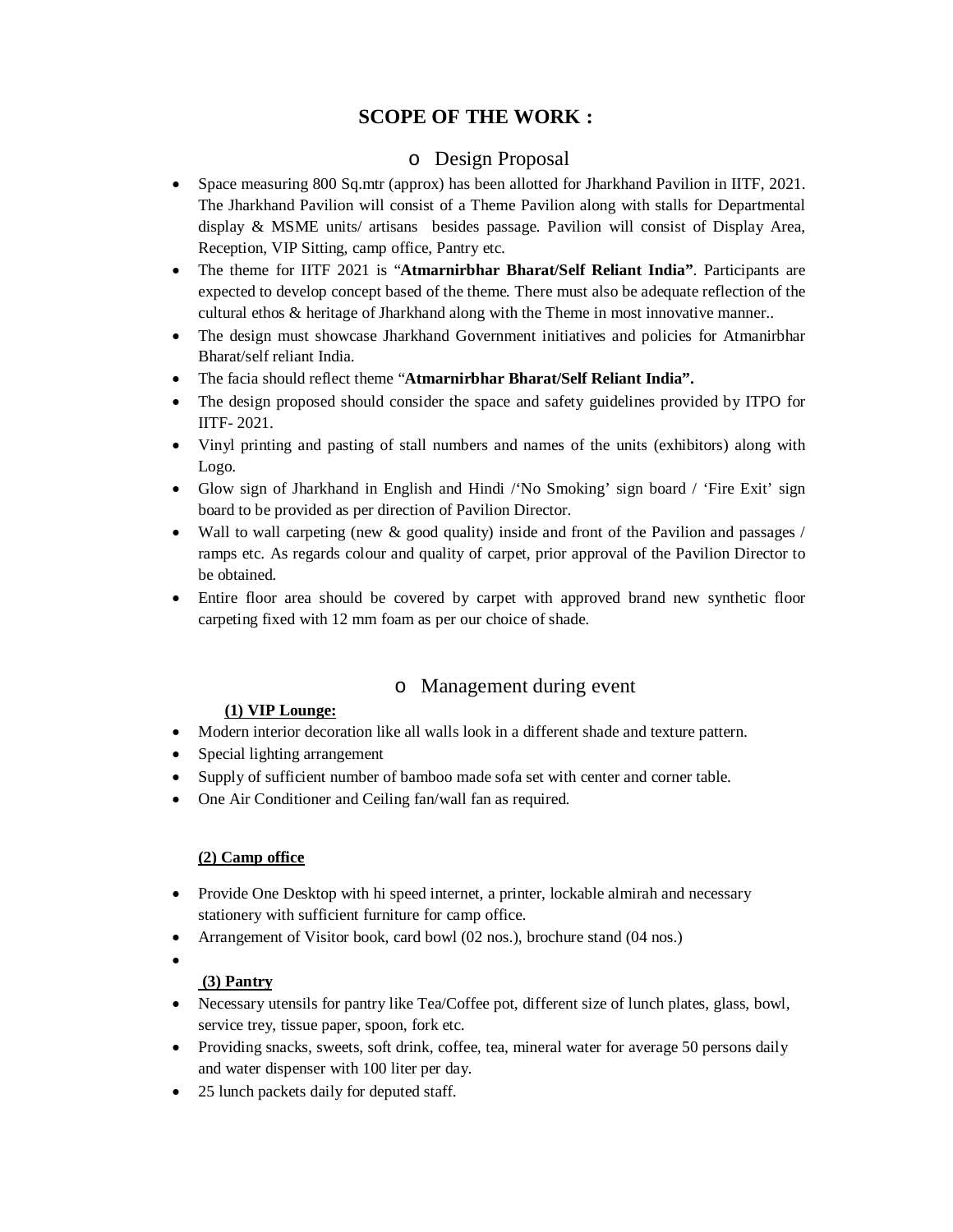Adequate number of Fresh Flower Tubs should be placed in the entire length of the front and inside the Pavilion. Further, fresh Flower Pots for VIP Lounge, Reception Counters and Office Room etc. are to be provided daily for entire fair period. The Flower pots are to be replaced regularly and 05 bouquet daily for VIP visitors as per advice of the Pavilion Director.

#### **(5)**

• Providing, installation & maintenance of LED Screen (Video Wall) of size  $12' \times 10'$  in front side for the entire exhibition period and slim type plasma screen to be installed of size approx **50"**LED TV at strategic locations for attracting the visitors and imparting information about Jharkhand. Number of LED screen should be at least Six (6) also provide one experienced manpower for operation of the system.

#### **(6)**

 CCTV system arrangement throughout the pavilion during the entire period of fair along with operator. Sufficient number of cameras which covers the entire pavilion area inside and outside. Separate LCD monitor to be installed in office room showing all cameras coverage. Recording of each day to be submitted in case required. The recording be inspected anytime in case of requirement.

## **(7)**

P.A. system with amplifier to be provided in Jharkhand Pavilion.

#### **(8)**

- Arrangement for Jharkhand Day celebration :
	- i. Stage backdrop with side wings.
	- ii. Flower decoration & sufficient bouquet.
- iii. Podium
- iv. Lamp-lighting arrangement
- v. Arrangement of Tea/Coffee, snack, sweet packets, mineral water for artists/distinguished guests/ audience / staff,(For 500 persons approx.).
- vi. Design & printing of 2000 invitation cards as approved by pavilion director.
- vii. Necessary Audio-Video equipment as per requirement of artists.
- viii. Depute a person to co-ordinate with artists and arrange as per their requirement of **instruments**

## **(9)**

- Manpower :
- i. Overall supervisor 01
- ii. Security Guard (04 )
- iii. Receptionist 02 (Female)

## **(4)**